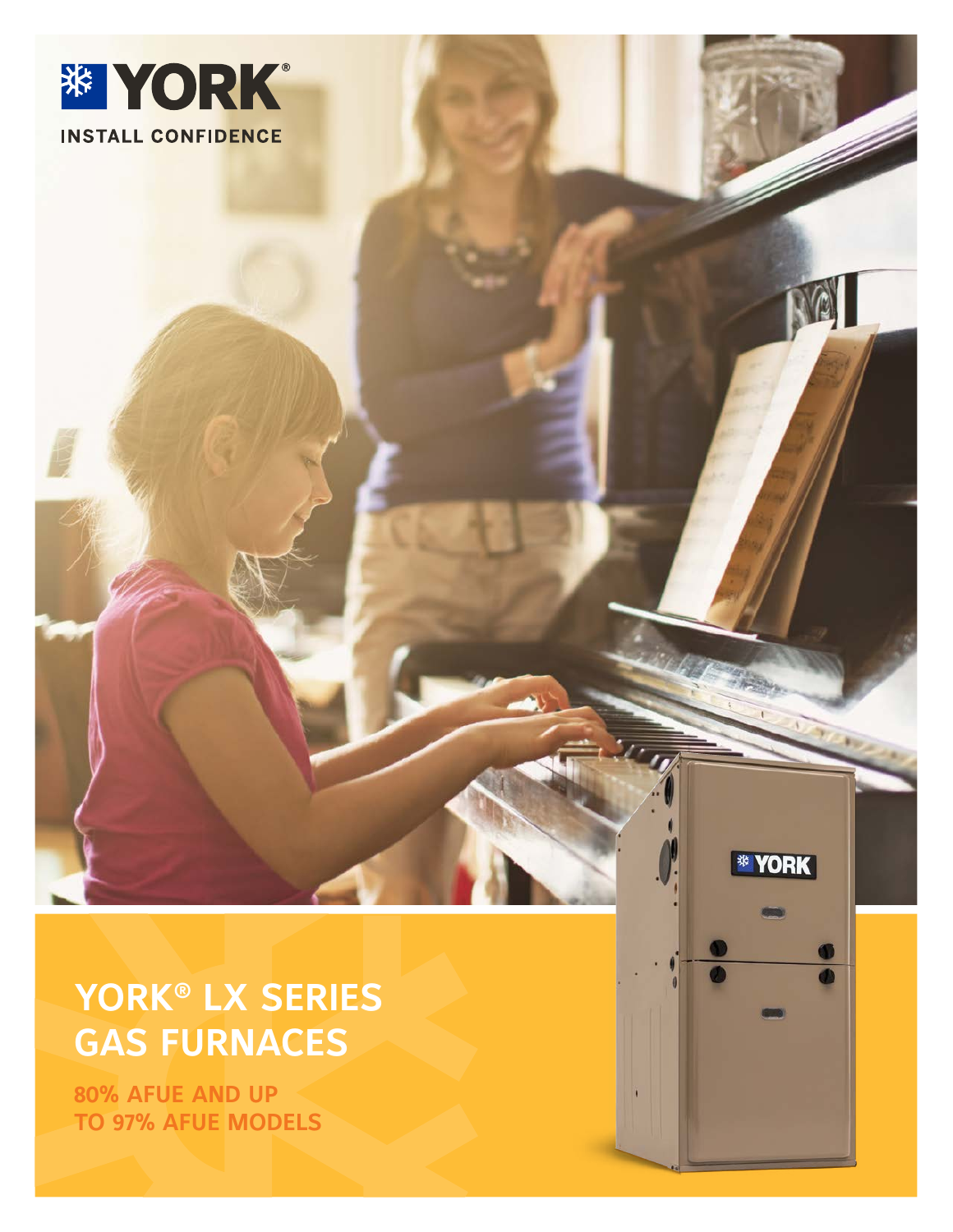

# **WHAT QUALITY FEELS LIKE.**

**When there's a chill in the air, and Old Man Winter is knocking at the door, it's comforting to know your family will be kept warm inside, all season long.** That's the power of a YORK® LX Series Gas Furnace, with the reassurance that over 140 years of providing heating and cooling solutions for some of the world's most demanding buildings can bring. Because when it comes to providing for your family, we know that comfort is more than a temperature.

### **YORK® LX SERIES GAS FURNACES**

- **Reduced consumption.** Models with ECM fan motors improve system performance and reduce electricity use. Our models with variable-speed ECM motors include ClimaTrak™ technology that can be fine-tuned to your specific climate needs.
- **Personalized comfort.** Two-stage gas furnaces can shift their level of performance to track temperatures more accurately and provide greater comfort.
- **Efficient performance.** Advanced, tubular aluminized steel primary heat exchanger allows for high heat transfer and outstanding efficiency.
- **Intelligent engineering.** Hotsurface ignition and 100% shutoff valve technology saves on fuel costs while increasing dependability and reliability.
- **Precision construction.**  Reinforced cabinets and gasketed doors help ensure warm air goes where it's needed, quietly and efficiently.
- **Year-round value.** For even greater flexibility, add an indoor coil from a YORK® split system to your furnace for complete comfort in all seasons.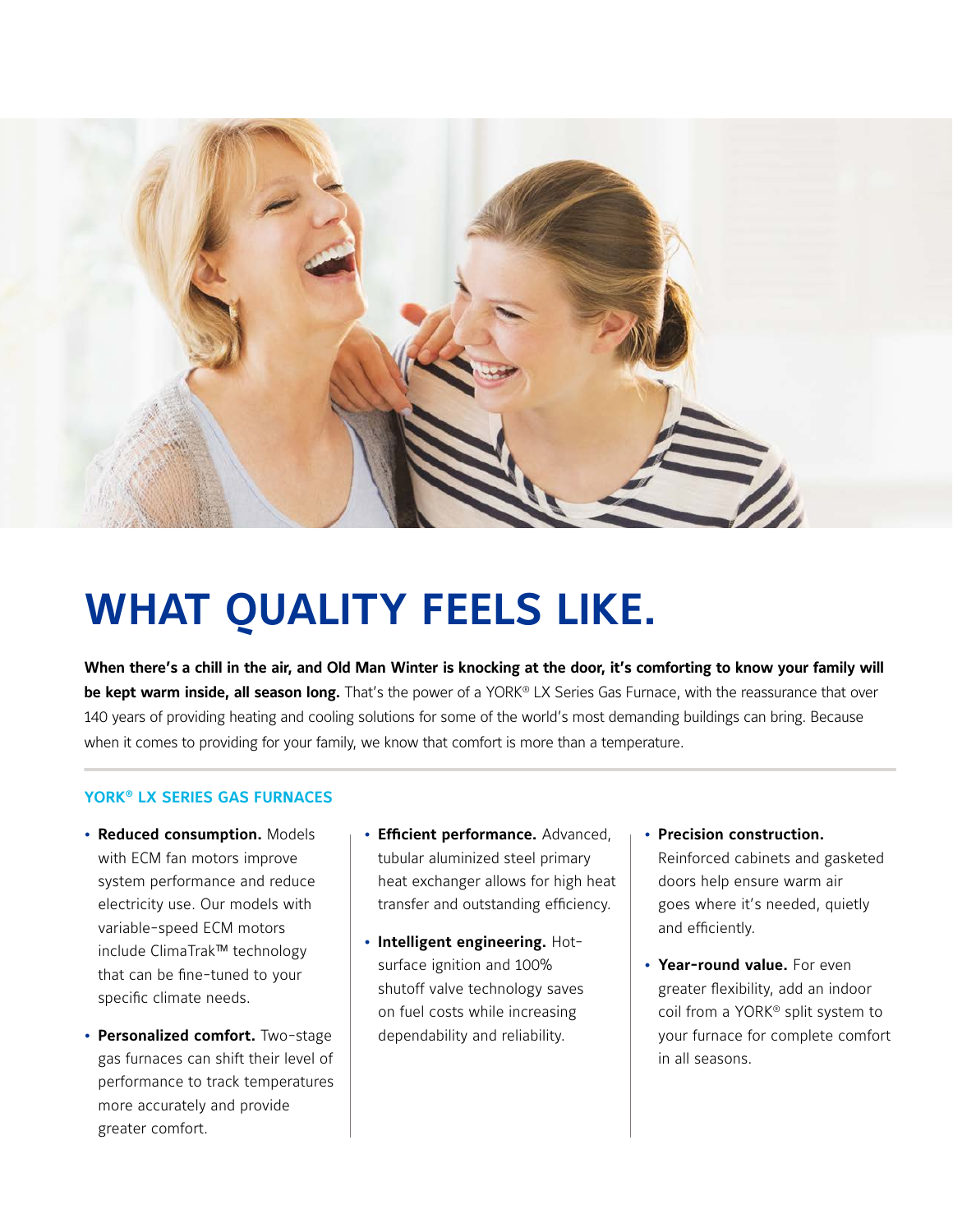

# **COMFORT. ON EVERY LEVEL.**

We take pride in knowing YORK<sup>®</sup> home comfort systems are keeping our friends and neighbors comfortable in homes across the country. But we know comfort is more than just heating or cooling the air, so here are a few reasons you can be confident a YORK® heating system will provide your family with comfort and energy savings that last.

**Advanced efficiency**   $\bf{r}$ YORK® LX Series Gas Furnaces meet U.S. EPA energy efficiency standards, with select models qualifying as ENERGY STAR® products, and up to a 97% Annual Fuel Utilization Efficiency (AFUE) rating on our most efficient models. LoNox (nitrogen oxide) models are also available to meet specific code requirements.

**World-class quality**  Designed and assembled in North America, YORK® LX Series Gas Furnaces are crafted using state-of-the-art manufacturing techniques from Johnson Controls to provide world-class quality at

competitive prices.

**Prestigious endorsements**   $\mathcal{Q}$ YORK® LX Series Gas Furnaces bearing the Good Housekeeping Seal are just another reminder of the quality that comes standard in every product we make.



### **Hassle-free installation**

A wide range of YORK® LX Series Gas Furnaces ensures the right fit for every home. Compact cabinets fit in tight spaces, and since all LX Series Gas Furnaces come preassembled from the factory, set-up is quicker than ever.